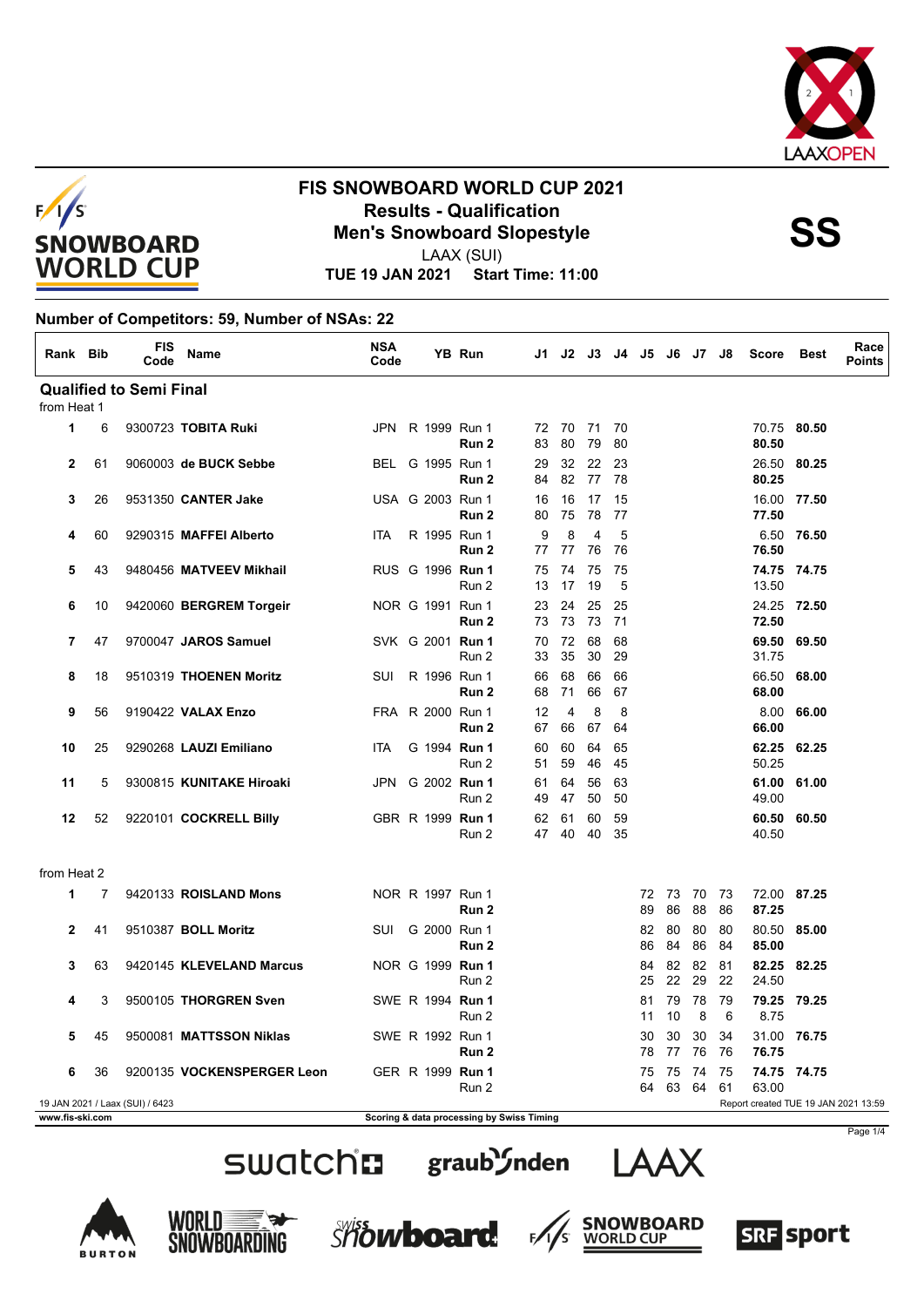





LAAX (SUI)

**TUE 19 JAN 2021 Start Time: 11:00**

| Rank Bib             |    | <b>FIS</b><br>Code              | Name                        | <b>NSA</b><br>Code |                  | YB Run | J1.                                       | J2       |             | J3 J4    | J5.               | J6                 | J7                 | J8       | <b>Score</b>   | Best       | Race<br><b>Points</b>                |
|----------------------|----|---------------------------------|-----------------------------|--------------------|------------------|--------|-------------------------------------------|----------|-------------|----------|-------------------|--------------------|--------------------|----------|----------------|------------|--------------------------------------|
| 7                    | 59 |                                 | 9560205 MEKINC Naj          |                    | SLO G 2001 Run 1 | Run 2  |                                           |          |             |          | 71<br>26          | 69<br>27           | 71 72<br>29        | 25       | 70.75<br>26.75 | 70.75      |                                      |
| 8                    | 23 |                                 | 9510288 BOESIGER Jonas      | SUI                | R 1995 Run 1     | Run 2  |                                           |          |             |          | 70<br>66          | 67<br>66           | 67<br>61           | 70<br>64 | 68.50<br>64.25 | 68.50      |                                      |
| 9                    | 15 |                                 | 9400053 VELDEN van der Niek |                    | NED R 2000 Run 1 | Run 2  |                                           |          |             |          | 69<br>67          | 63<br>62           | 68<br>62           | 71<br>68 | 67.75<br>64.75 | 67.75      |                                      |
| 10                   | 19 |                                 | 9510438 HUBER Nicolas       | SUI                | G 1995 Run 1     | Run 2  |                                           |          |             |          | 63<br>67          | 64<br>65           | 62<br>67           | 67<br>71 | 64.00<br>67.50 | 67.50      |                                      |
| 11                   | 28 |                                 | 9290318 FRAMARIN Loris      | ITA                | R 1998 Run 1     | Run 2  |                                           |          |             |          | 28<br>67          | 33<br>64           | 34<br>66           | 35<br>70 | 32.50<br>66.75 | 66.75      |                                      |
| 12                   | 50 |                                 | 9190362 MOUTON Boris        | SUI                | G 1997 Run 1     | Run 2  |                                           |          |             |          | 66<br>8           | 61<br>9            | 66<br>13           | 69<br>12 | 65.50<br>10.50 | 65.50      |                                      |
| <b>Not Qualified</b> |    |                                 |                             |                    |                  |        |                                           |          |             |          |                   |                    |                    |          |                |            |                                      |
| 25                   | 27 |                                 | 9290265 ZULIAN Emil         | <b>ITA</b>         | G 1997 Run 1     | Run 2  |                                           |          |             |          | 22<br>66          | 23<br>64           | 25<br>64           | 24<br>66 | 23.50<br>65.00 | 65.00      |                                      |
| 26                   | 11 |                                 | 9300738 HAMADA Kaito        |                    | JPN G 1999 Run 1 | Run 2  |                                           |          |             |          | 12<br>60          | 15<br>59           | 15<br>60           | 14<br>65 | 14.00<br>61.00 | 61.00      |                                      |
| 27                   | 17 |                                 | 9410044 COLLINS Tiarn       | NZL                | G 1999 Run 1     | Run 2  | 63<br>15                                  | 62<br>9  | 58<br>12    | 58<br>14 |                   |                    |                    |          | 60.25<br>12.50 | 60.25      |                                      |
| 28                   | 9  |                                 | 9300804 KIMATA Ryoma        | JPN                | R 2002 Run 1     | Run 2  | 59<br>30                                  | 58<br>33 | 61<br>28    | 60<br>32 |                   |                    |                    |          | 59.50<br>30.75 | 59.50      |                                      |
| 29                   | 31 |                                 | 9400067 WOLF Casper         |                    | NED G 2001 Run 1 | Run 2  |                                           |          |             |          | 58<br>$\mathbf 1$ | 57<br>$\mathbf{1}$ | 56<br>$\mathbf{1}$ | 62<br>2  | 58.25<br>1.25  | 58.25      |                                      |
| 30                   | 16 |                                 | 9480582 KHADARIN Vlad       |                    | RUS R 1998 Run 1 | Run 2  |                                           |          |             |          | 16<br>57          | 17<br>53           | 18<br>53           | 15<br>60 | 16.50<br>55.75 | 55.75      |                                      |
| 31                   | 21 |                                 | 9420129 KLEIVDAL Stian      |                    | NOR R 1997 Run 1 | Run 2  | 19<br>53                                  | 26<br>49 | 21<br>55    | 22<br>57 |                   |                    |                    |          | 22.00<br>53.50 | 53.50      |                                      |
| 32                   | 29 |                                 | 9180118 REHNBERG Mikko      | <b>FIN</b>         | R 1997 Run 1     | Run 2  | 51<br>52                                  | 52<br>54 | 47<br>52    | 50<br>55 |                   |                    |                    |          | 50.00<br>53.25 | 53.25      |                                      |
| 33                   | 49 |                                 | 9060016 de SLOOVER Jules    |                    | BEL G 2002 Run 1 | Run 2  | 18<br>54                                  | 12       | 15<br>52 49 | 18<br>54 |                   |                    |                    |          | 15.75<br>52.25 | 52.25      |                                      |
| 34                   | 12 |                                 | 9300911 KAWAKAMI Aoto       | JPN                | R 2004 Run 1     | Run 2  |                                           |          |             |          | 50<br>16          | 51<br>15           | 50<br>17           | 52<br>16 | 50.75<br>16.00 | 50.75      |                                      |
| 35                   | 32 |                                 | 9050251 MILLAUER Clemens    |                    | AUT R 1994 Run 1 | Run 2  |                                           |          |             |          | 4<br>50           | 2<br>52            | 3<br>46            | 5<br>51  | 3.50<br>49.75  | 49.75      |                                      |
| 36                   | 46 |                                 | 9150266 HRONES Jakub        |                    | CZE G 2004 Run 1 | Run 2  |                                           |          |             |          | 6<br>49           | 5<br>50            | 6<br>49            | 9<br>50  | 49.50          | 6.50 49.50 |                                      |
| 37                   | 20 |                                 | 9531294 RETZLAFF Dave       |                    | USA R 1999 Run 1 | Run 2  |                                           |          |             |          | 48<br>6           | 48<br>4            | 48<br>5            | 48<br>6  | 48.00<br>5.25  | 48.00      |                                      |
| 38                   | 24 |                                 | 9531486 BULLOCK-WOMBLE Fynn |                    | USA R 2005 Run 1 | Run 2  |                                           |          |             |          | 42<br>5           | 40<br>4            | 44<br>4            | 46<br>7  | 43.00<br>5.00  | 43.00      |                                      |
| www.fis-ski.com      |    | 19 JAN 2021 / Laax (SUI) / 6423 |                             |                    |                  |        | Scoring & data processing by Swiss Timing |          |             |          |                   |                    |                    |          |                |            | Report created TUE 19 JAN 2021 13:59 |

SWatchm graub'Snden LAAX

Page 2/4









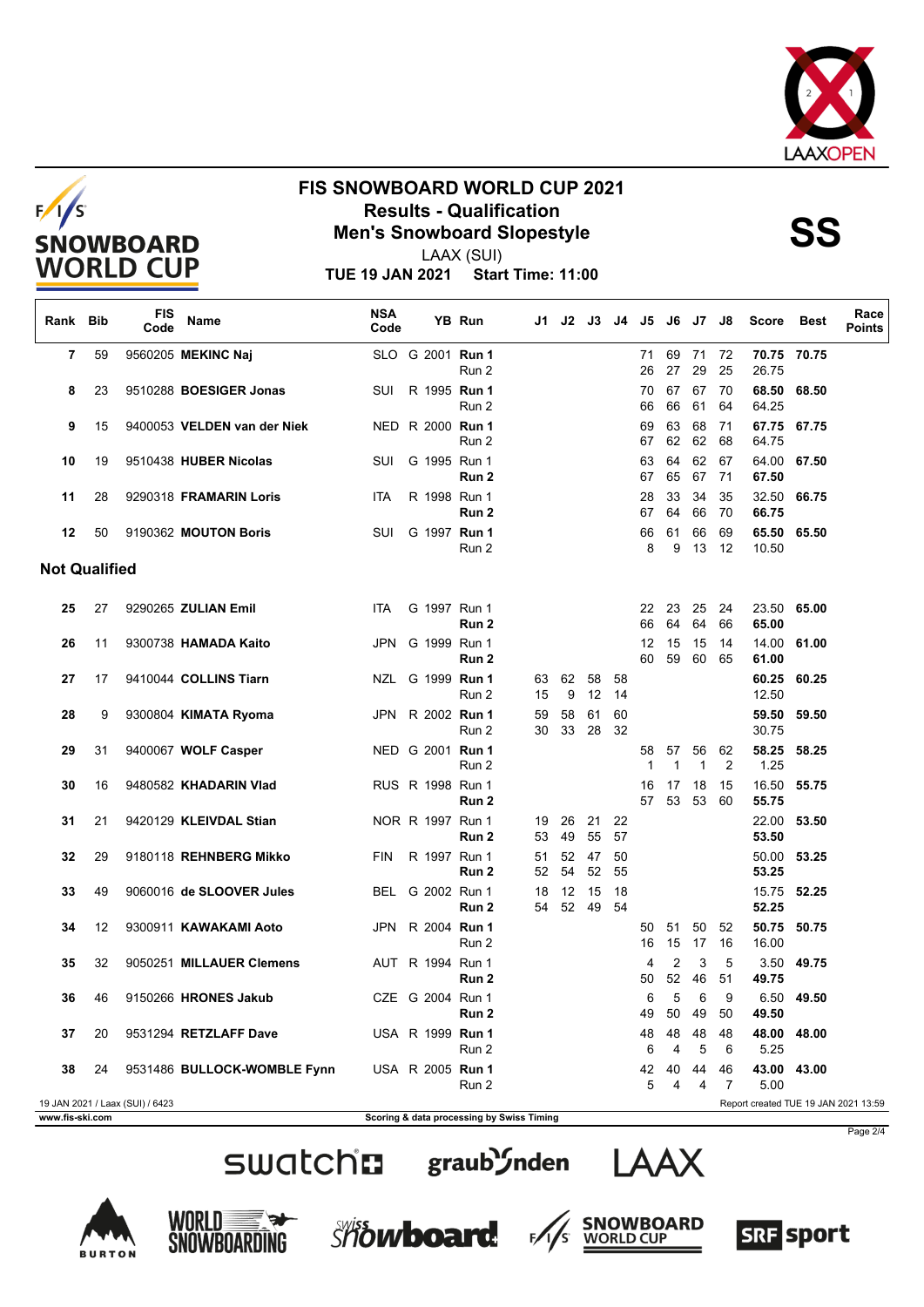





LAAX (SUI)

**TUE 19 JAN 2021 Start Time: 11:00**

| Rank Bib        |    | <b>FIS</b><br>Code              | <b>Name</b>                    | <b>NSA</b><br>Code |  | YB Run                                    |                   |              | J1 J2 J3 J4 J5 J6 J7 J8 |                |                      |                    |          |          | <b>Score</b>                         | Best       | Race<br><b>Points</b> |
|-----------------|----|---------------------------------|--------------------------------|--------------------|--|-------------------------------------------|-------------------|--------------|-------------------------|----------------|----------------------|--------------------|----------|----------|--------------------------------------|------------|-----------------------|
| 39              | 35 |                                 | 9300781 OTSUKA Takeru          |                    |  | JPN R 2001 Run 1<br>Run 2                 |                   |              |                         |                | 34<br>36             | 35<br>44           | 33<br>37 | 38<br>41 | 35.00 39.50<br>39.50                 |            |                       |
| 40              | 54 |                                 | 9190322 KONIJNENBERG Sebastien |                    |  | FRA G 1997 Run 1<br>Run 2                 |                   |              |                         |                | 37<br>$\overline{7}$ | 38<br>6            | 35<br>13 | 40<br>16 | 37.50 37.50<br>10.50                 |            |                       |
| 41              | 2  |                                 | 9531095 CROUCH Brock           |                    |  | USA R 1999 Run 1<br>Run 2                 | 38<br>21          | 40<br>21     | 37<br>23                | 33<br>22       |                      |                    |          |          | 37.00 37.00<br>21.75                 |            |                       |
| 42              | 38 |                                 | 9410049 DAVERN Mitchell        |                    |  | NZL R 2002 Run 1<br>Run 2                 | 9<br>35           | 10<br>33     | 9<br>34                 | 11<br>24       |                      |                    |          |          | 31.50                                | 9.75 31.50 |                       |
| 43              | 13 |                                 | 9420140 TISCHENDORF Fridtjof   |                    |  | NOR R 1997 Run 1<br>Run 2                 | 24<br>27          | 22<br>31     | 24<br>28                | 19<br>21       |                      |                    |          |          | 22.25 26.75<br>26.75                 |            |                       |
| 44              | 44 |                                 | 9200129 GUETL Leon             |                    |  | GER R 2001 Run 1<br>Run 2                 | 19<br>25          | 20           | 20<br>29 27             | 21<br>23       |                      |                    |          |          | 20.00<br>26.00                       | 26.00      |                       |
| 45              | 22 |                                 | 9200131 VICKTOR Noah           |                    |  | GER G 2001 Run 1<br>Run 2                 | 27<br>13          | 30<br>17 16  | 18                      | 20<br>13       |                      |                    |          |          | 23.75 23.75<br>14.75                 |            |                       |
| 46              | 57 |                                 | 9400106 VERMAAT Sam            |                    |  | NED R 2005 Run 1<br>Run 2                 | 17<br>19          | 13<br>15     | 14<br>18                | 16<br>18       |                      |                    |          |          | 15.00 17.50<br>17.50                 |            |                       |
| 47              | 53 |                                 | 9510412 HOFMANN Patrick        | SUI                |  | G 2001 Run 1<br>Run 2                     | 14<br>20          | 14<br>19     | 10<br>11                | 10<br>- 12     |                      |                    |          |          | 12.00 15.50<br>15.50                 |            |                       |
| 48              | 58 |                                 | 9490214 ARAGON Jose Antonio    |                    |  | ESP G 2000 Run 1<br>Run 2                 |                   |              |                         |                | 7<br>13              | 7<br>16            | 7<br>17  | 7<br>15  | 15.25                                | 7.00 15.25 |                       |
| 49              | 51 |                                 | 9510403 GAUGER Wendelin        |                    |  | SUI R 2000 Run 1<br>Run 2                 |                   |              |                         |                | 11<br>$\overline{2}$ | 12<br>$\mathbf{1}$ | 12<br>2  | 13<br>3  | 12.00<br>2.00                        | 12.00      |                       |
| 50              | 42 |                                 | 9510407 LAESSER Martin         | SUI                |  | G 1998 Run 1<br>Run 2                     |                   |              |                         |                | 10<br>5              | 11<br>3            | 10<br>3  | 11<br>4  | 10.50<br>3.75                        | 10.50      |                       |
| 51              | 33 |                                 | 9300861 YAMADA Yuto            |                    |  | JPN R 2003 Run 1<br>Run 2                 | $\mathbf{2}$<br>8 | 2<br>11      | 3<br>6                  | 3<br>2         |                      |                    |          |          | 2.50 6.75<br>6.75                    |            |                       |
| 52              | 30 |                                 | 9040200 COX Matthew            |                    |  | AUS R 1998 <b>Run 1</b><br>Run 2          | 1                 | $\mathbf{1}$ | $\mathbf{1}$            | $\overline{2}$ |                      |                    |          |          | 1.25 1.25<br><b>DNS</b>              |            |                       |
|                 | 4  |                                 | 9100228 McMORRIS Mark          |                    |  | CAN R 1993 Run 1<br>Run 2                 |                   |              |                         |                |                      |                    |          |          | <b>DNS</b><br><b>DNS</b>             | <b>DNS</b> |                       |
|                 | 8  |                                 | 9101066 BREARLEY Liam          |                    |  | CAN G 2003 Run 1<br>Run 2                 |                   |              |                         |                |                      |                    |          |          | <b>DNS</b><br><b>DNS</b>             | <b>DNS</b> |                       |
|                 | 14 |                                 | 9101189 SPALDING Cameron       |                    |  | CAN R 2005 Run 1<br>Run 2                 |                   |              |                         |                |                      |                    |          |          | <b>DNS</b><br><b>DNS</b>             | <b>DNS</b> |                       |
|                 | 34 |                                 | 9100565 PARROT Max             |                    |  | CAN G 1994 Run 1<br>Run 2                 |                   |              |                         |                |                      |                    |          |          | <b>DNS</b><br><b>DNS</b>             | <b>DNS</b> |                       |
|                 | 37 |                                 | 9100477 TOUTANT Sebastien      |                    |  | CAN G 1992 Run 1<br>Run 2                 |                   |              |                         |                |                      |                    |          |          | DNS DNS<br><b>DNS</b>                |            |                       |
|                 | 55 |                                 | 9250044 FRIDBJORNSSON Benedikt | ISL                |  | R 2004 Run 1<br>Run 2                     |                   |              |                         |                |                      |                    |          |          | <b>DNS</b><br><b>DNS</b>             | <b>DNS</b> |                       |
|                 | 62 |                                 | 9100475 NICHOLSON Tyler        |                    |  | CAN R 1995 Run 1<br>Run 2                 |                   |              |                         |                |                      |                    |          |          | DNS DNS<br><b>DNS</b>                |            |                       |
| www.fis-ski.com |    | 19 JAN 2021 / Laax (SUI) / 6423 |                                |                    |  | Scoring & data processing by Swiss Timing |                   |              |                         |                |                      |                    |          |          | Report created TUE 19 JAN 2021 13:59 |            |                       |

Page 3/4







SWatchm graub'Snden LAAX